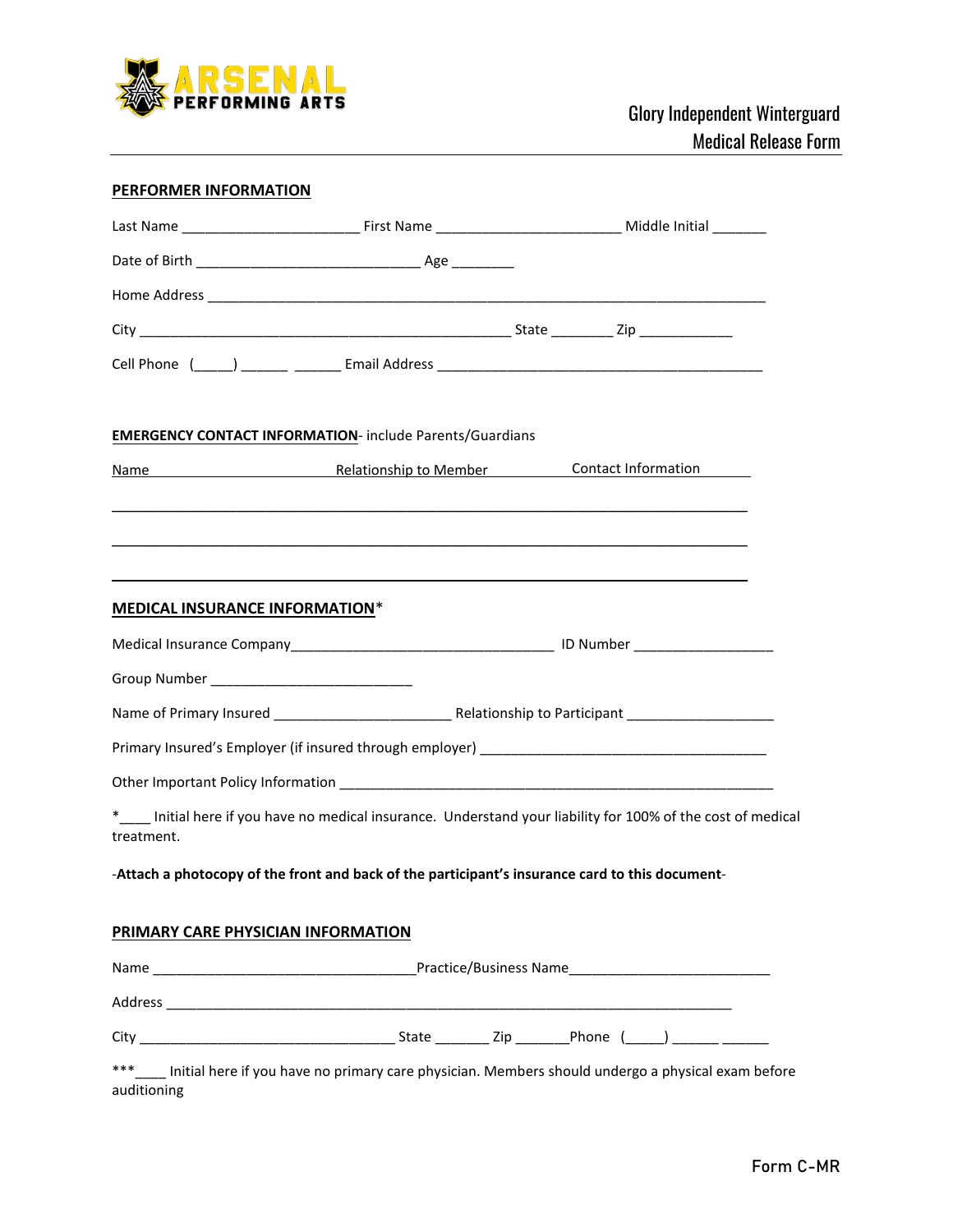

| Name (Last, First) _                                                            |                      |                                                                                                                                                                                                                                               | Date of Birth        |
|---------------------------------------------------------------------------------|----------------------|-----------------------------------------------------------------------------------------------------------------------------------------------------------------------------------------------------------------------------------------------|----------------------|
| <b>MEDICAL HISTORY INFORMATION</b>                                              |                      |                                                                                                                                                                                                                                               |                      |
|                                                                                 |                      |                                                                                                                                                                                                                                               |                      |
|                                                                                 |                      | Do you have any drug allergies? □ Yes □ No If Yes, please describe_________________________________                                                                                                                                           |                      |
| Do you currently take any medications? $\Box$ Yes $\Box$ No If Yes, please list |                      |                                                                                                                                                                                                                                               |                      |
| Do you have currently or have you ever had?                                     |                      |                                                                                                                                                                                                                                               |                      |
| Asthma                                                                          | $\Box$ Yes $\Box$ No | <b>Fainting Spells</b>                                                                                                                                                                                                                        | $\Box$ Yes $\Box$ No |
| Ankle Problems or Injuries                                                      | $\Box$ Yes $\Box$ No | <b>Heart Disease</b>                                                                                                                                                                                                                          | $\Box$ Yes $\Box$ No |
| Anemia                                                                          | $\Box$ Yes $\Box$ No | <b>Heat Exhaustion</b>                                                                                                                                                                                                                        | $\Box$ Yes $\Box$ No |
| Anxiety/Panic                                                                   | $\Box$ Yes $\Box$ No | Hernia                                                                                                                                                                                                                                        | $\Box$ Yes $\Box$ No |
| Back Pain or Injuries                                                           | $\Box$ Yes $\Box$ No | High Blood Pressure                                                                                                                                                                                                                           | $\Box$ Yes $\Box$ No |
| Concussion                                                                      | $\Box$ Yes $\Box$ No | Hypoglycemia                                                                                                                                                                                                                                  | $\Box$ Yes $\Box$ No |
| Depression                                                                      | $\Box$ Yes $\Box$ No | Knee Problems or Injuries                                                                                                                                                                                                                     | $\Box$ Yes $\Box$ No |
| <b>Dizziness</b>                                                                | $\Box$ Yes $\Box$ No | Low Blood Pressure                                                                                                                                                                                                                            | $\Box$ Yes $\Box$ No |
| <b>Diabetes</b>                                                                 | $\Box$ Yes $\Box$ No | <b>Migraine Headaches</b>                                                                                                                                                                                                                     | $\Box$ Yes $\Box$ No |
| Epilepsy                                                                        | $\Box$ Yes $\Box$ No | Mononucleosis                                                                                                                                                                                                                                 | $\Box$ Yes $\Box$ No |
|                                                                                 |                      | If you checked "yes" for any of the conditions above, please explain: ______________________________                                                                                                                                          |                      |
|                                                                                 |                      |                                                                                                                                                                                                                                               | <b>Date</b>          |
|                                                                                 |                      |                                                                                                                                                                                                                                               |                      |
|                                                                                 |                      | Have you ever had any surgeries? $\Box$ Yes $\Box$ No If Yes, location __________________________Date ___________                                                                                                                             |                      |
|                                                                                 |                      | Do you have ANY other medical conditions? $\Box$ Yes $\Box$ No If Yes, please describe: ______________________                                                                                                                                |                      |
|                                                                                 |                      | <u> 1989 - Johann Stoff, amerikan berkeman berkeman berkeman berkeman berkeman berkeman berkeman berkeman berkema</u><br><u> 1989 - Andrea Santa Andrea Santa Andrea Santa Andrea Santa Andrea Santa Andrea Santa Andrea Santa Andrea San</u> |                      |
| or after April 9,2012.                                                          |                      |                                                                                                                                                                                                                                               |                      |
|                                                                                 |                      | When was your last physical examination? (date) ____________________                                                                                                                                                                          |                      |
|                                                                                 |                      |                                                                                                                                                                                                                                               |                      |